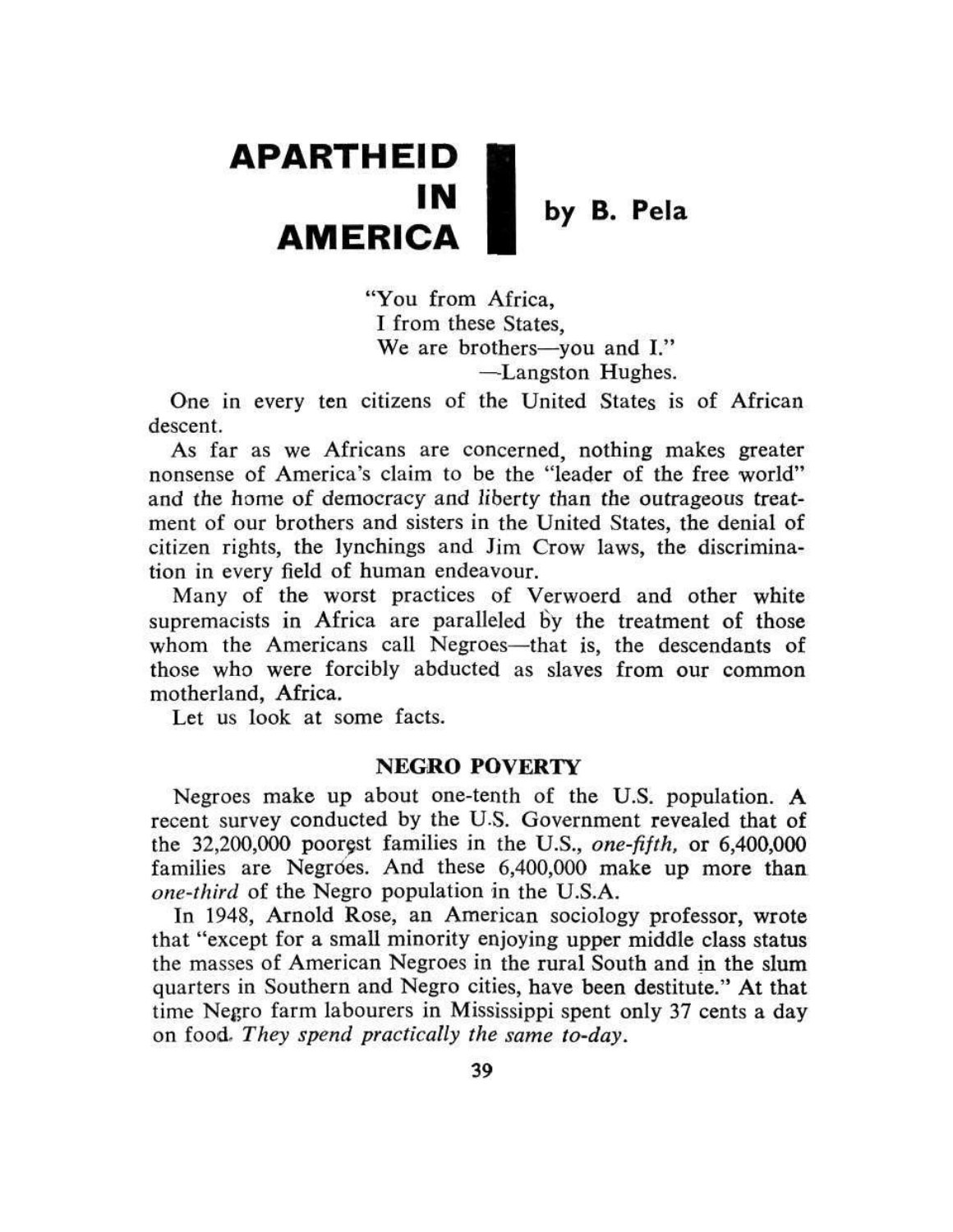Significantly, Negro families in Mississippi subsist on less than \$500 a year, while the average per capita income of white Mississippians is \$834 per annum. New Yorkers average \$2,258 a year. Though Negroes make up practically half the population of Mississippi, they own only 17 per cent of the land of Mississippi.

The homes of the rural Negro people are usually no more than hovels, in most cases without running water or proper lighting or sewerage.

Average Negro life expectancy in the U.S.A. is 57.8 years, while average White life expectancy is 67 years. The infant mortality rate among Whites is 43 per 1,000 live births, among Negroes it is 73 per 1,000.

These facts illustrate the bitter exploitation of the masses of landless share-croppers, tenant farmers and day labourers on Southern farms. Seventy per cent of these farmers are Negroes, who live in dire poverty and illiteracy from the cradle to the grave.

U.S. "goodwill" missions to Africa, when confronted with such facts, attempt to answer by asserting that to-day nearly two-thirds of all Negroes are city dwellers. But the Afro-American in the city is little better off. It is true that a handful have become capitalists in banking, insurance, service industries and similar lines of business. There is also a Negro middle class and a Negro intelligentsia.

But the bulk of our people in America are labourers, who are victims of the worst types of discrimination. *They are kept out of certain industries, confined to certain jobs, relegated as a rule to unskilled and semi-skilled operations and paid lower wages than Whites.* 

The legal system of the Southern states continues the tradition of slavery, although this institution was formally abolished in 1863. Laws are made in the interests of the cotton planters and the plantation system. Debt peonage still exists, and there are "vagrancy" laws practically as brutal as South Africa's "pass" system. "Vagrants" have to choose between a job on the plantations or forced labour in chain gangs. According to Rose "threats, whippings and even more serious forms of violence have been customary to maintain strict discipline over Negro labour."

# **VOTES FOR "RESPECTABLE" NEGROES**

All classes among the Negro population, particularly the poorest, suffer from gross political discrimination. In the South, before a Negro may vote he has to satisfy all sorts of property and literacy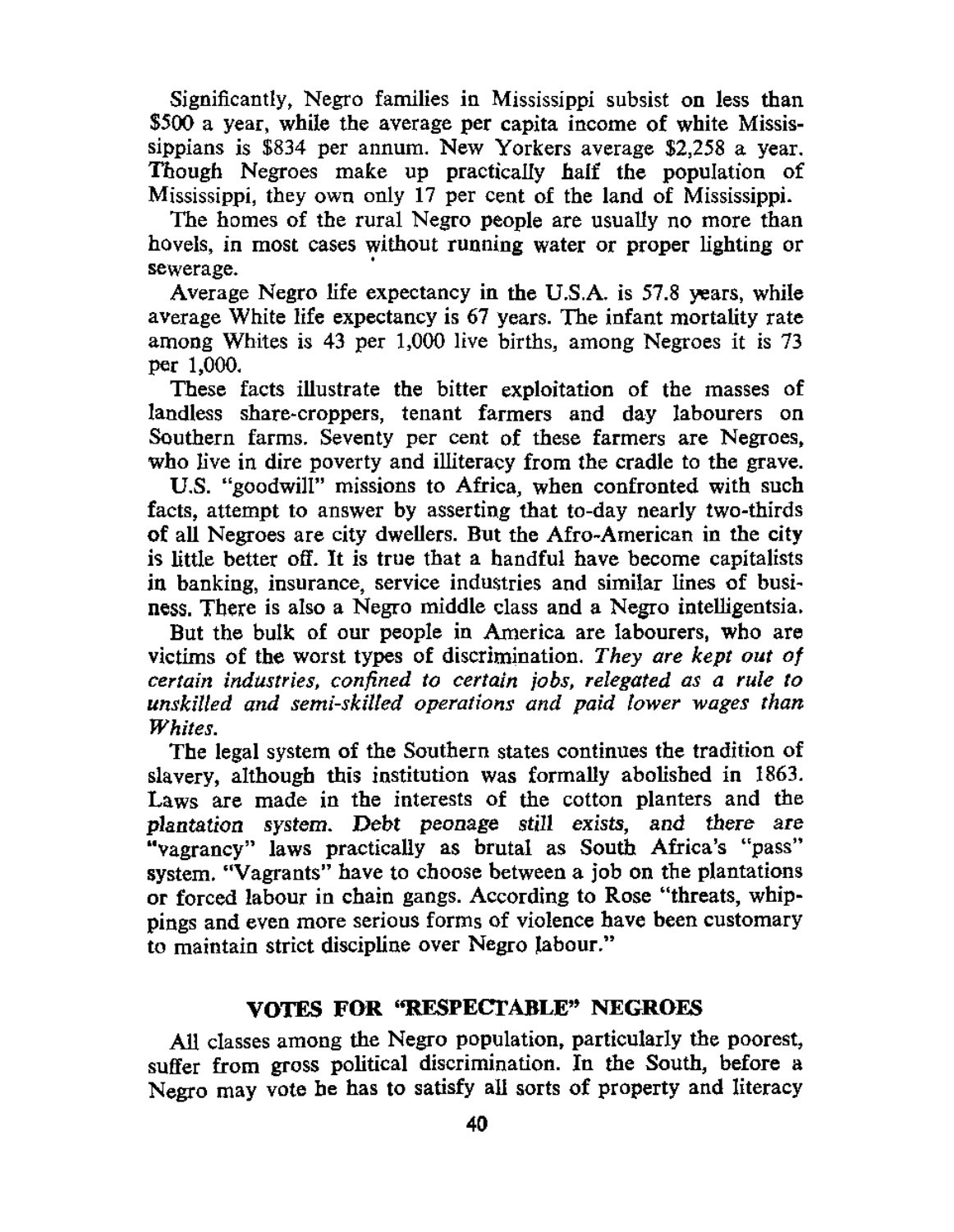tests, and be of "good character" in the eyes of White citizens. Negroes are kept from the polls by legal trickery, intimidation and outright violence.

To-day Negroes have *less* say in running the Government of the U.S.A. than they had a hundred years ago, shortly after the Civil War. In the period of Reconstruction after the Civil War, 22 Negroes sat in the Senate and House of Representatives. In 1960, there were only three Negroes in the House of Representatives, and one in the Senate, all representing Northern constituencies, not one coming from the areas of major Negro population in the South. Proportionately there *should* be 50 Negroes in the House of Representatives! In 1896 the Negro vote in North Carolina was 120,000; in 1960, though the Negro population of the State had trebled and women had won the franchise, Negro registration stood at 150,000. Among 1,795 representatives in the State legislatures in all ex-slave states, *not a single Negro* can be found. Again, it is striking that there were twice as many Negro representatives in *one* state (South Carolina) in 1878 as there are to-day in *all* Northern State legislatures combined!

This, then, is the pattern of American "progress" and "free world democracy"!

### **THE BATTLE AGAINST SCHOOL SEGREGATION**

All the world has heard about the rulings of the U.S. Supreme Court since May 1954, which have declared that segregated public schools are unconstitutional. These rulings have been held up as a shining example of "how American democracy works".

It should be noted, in the first place, that this is the same Supreme Court which in 1961 upheld the vicious Smith and McCarran Acts to stamp out democracy in the United States, by virtually outlawing the U.S. Communist Party, and opening the way for persecution of Communist leaders.

Secondly, we are bound to ask: how is it possible that the socalled "democratic" legal processes of the U.S.A. can be twisted by Southern legislatures in order to get around the Supreme Court decision by schemes such as making public schools "private", and by threatening jail for those advocating integration? In Louisiana alone \$100,000 of public money has been paid to lawyers to devise schemes for keeping Negro children out of the schools.

Thirdly, discrimination still exists to a very large degree in Southern schools. Nine Negro children entered Little Rock's Central High School in 1957. To-day in *all* the former White schools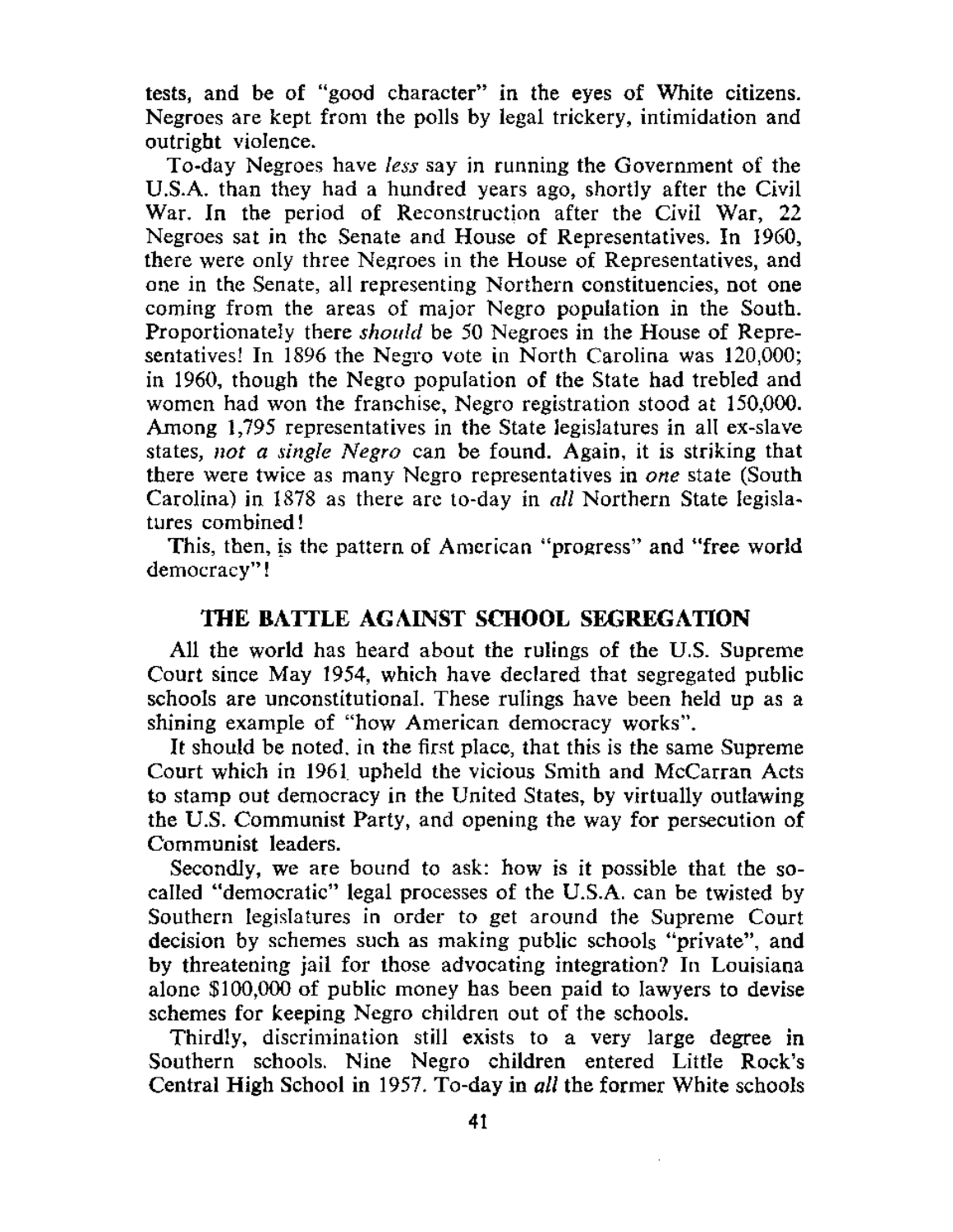of Little Rock there are only *five Negro children.* For 2,000 other Negro children in Little Rock, segregation still exists, with all its injustice and inequalities. In fact, in the South about three times as much public money is spent on the education of White children as on that of Negro children.

## **ALL-ROUND DISCRIMINATION**

Discrimination is an everyday fact of life for U.S. citizens of African descent. Public libraries, parks, and recreational facilities are often closed to them. They frequently get longer jail sentences than Whites for the same crimes, they are less frequently pardoned. There are still a number of segregated jails.

Moreover lynching is not dead. Between 1882- 1946 there were 4,715 recorded lynchings in the U.S.A., three-quarters of those murdered being Negroes. There has been a fresh spate of lynchings in reprisal for the valiant campaign by Negroes against discrimination in public services in recent years.

#### **THE ANSWER TO CONFUSION**

Such is the reality of Negro life. How then are we to explain the contradiction between the ballyhoo about equality, democracy and justice, and this reality? Why does the U.S.A. maintain this backward "back-yard" of race oppression and poverty, when it is able to offer millions of dollars to the so-called "under-developed" countries of Africa and the rest of the world? Why does the U.S. Government not spend its millions in raising the standard of life of the Negro people? Why does it not stamp out White supremacy in the South instead of building up its strength for a new world war, and for colonialist expeditions in Laos and elsewhere?

The answer to these questions is to be found in Lenin's analysis of the nature of imperialism. *Monopoly capitalism develops according to definite laws, and one of these laws is that it is more profitable for the monopolists to engage in the export of capital to the "backward countries", where labour is cheap, and land abundant, rather than devote these resources to uplifting the "backward areas" in their own country.* 

The industrialists of the North and the planters of the South have a vested interest in maintaining discrimination against the Negro people, because this system keeps profits high by holding down Negro wages and stifling opportunities for Negroes. The White "planter s" of the South, the *colons* of Algeria, the Kenya "White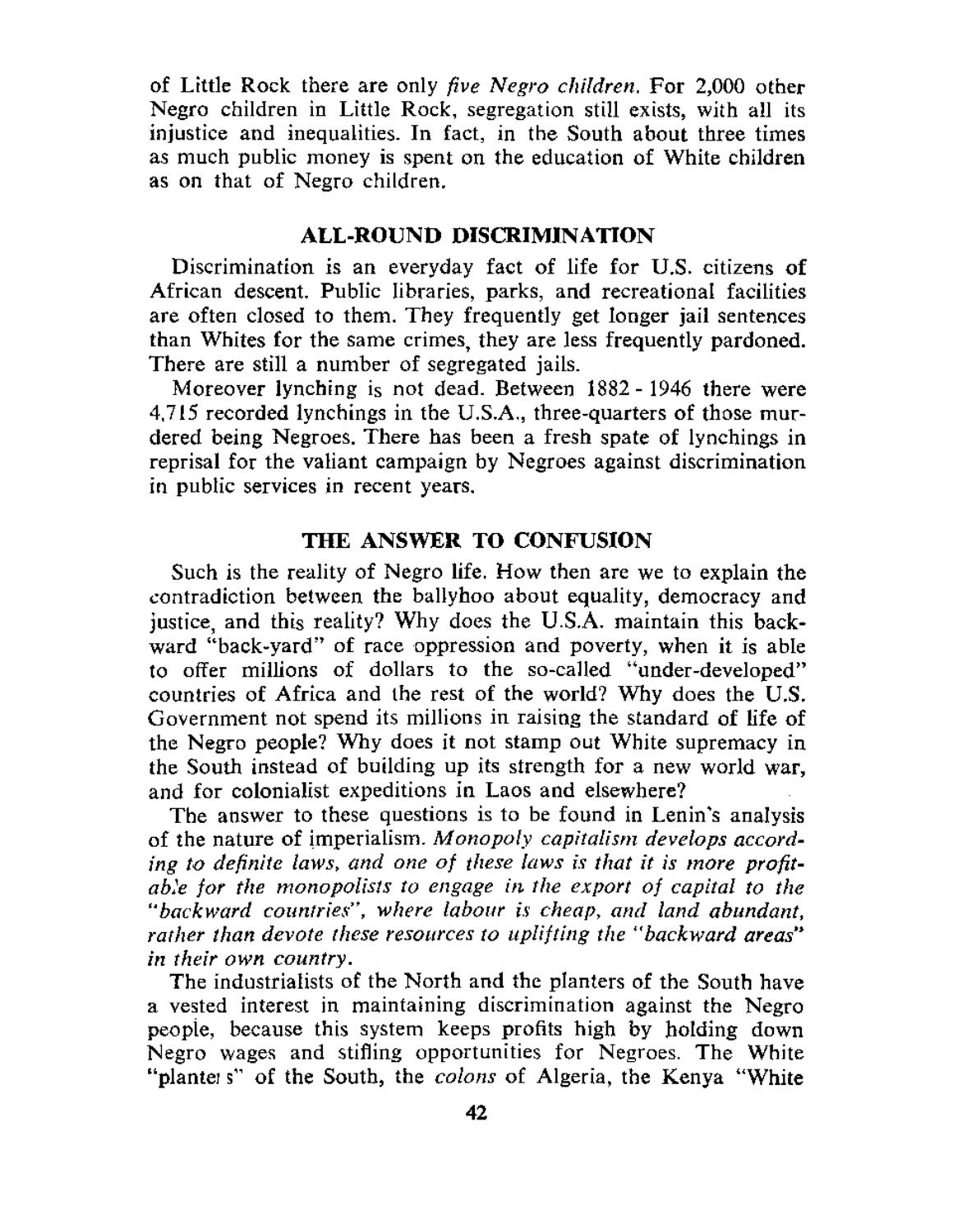Highlanders'' and the White supremacists of South Africa have an essential unity of outlook and purpose.

#### **THE DILEMMA OF U.S. IMPERIALISM**

"The U.S. is engaged in a grim type of international gamesmanship," declared the American Assembly in 1958 in its publication *The United States and Africa.* "In view of our great strength and the image we have created .. . it is ironic that we are vulnerable on race," bemoaned the Assembly. This is the dilemma of U.S. imperialism, which is highlighted by every fresh incident of discrimination. Such incidents evoke the immediate sympathy and solidarity with the White South on the part of White South African racialists and Algerian *colons.* But they provoke bitter indignation on the part of the African people. Try as it may, U.S. imperialism is incapable of resolving this dilemma.

## **OUR PEOPLE ARE FIGHTING BACK**

**It** is a heart-warming thing for every African to see how our people—aided by the progressive labour movement and above all by the Communist Party of the United States of America—are fighting back against race discrimination and the U.S. brand of apartheid. In one stirring campaign after another, especially in recent years, Americans of African descent have shown themselves the foremost force for progress in the fight against American reaction—the leader of world reaction.

In an article in *Freedomways* (Summer, 1961) William L. Patterson points out:

"Negroes, more so than any other group, now hold more power to mobilise the American people for a struggle for elementary decency, against the degrading effects of racism and for new and inspiring relations in the spheres of economics, politics, and culture."

And in the same magazine (Winter, 1962) G. and E. Edwards point out that—

"The Negro liberation struggle is the spearhead of the antimonopoly struggle in the United States. And the struggle against monopoly in this country to-day holds the key and the only key to the future of our whole people."

No African can fail to feel the greatest legitimate pride in this vanguard role of our brothers and sisters in the United States.

#### **HIGH TIME TO STOP IT**

But it is necessary for us to do more than feel legitimate sym-